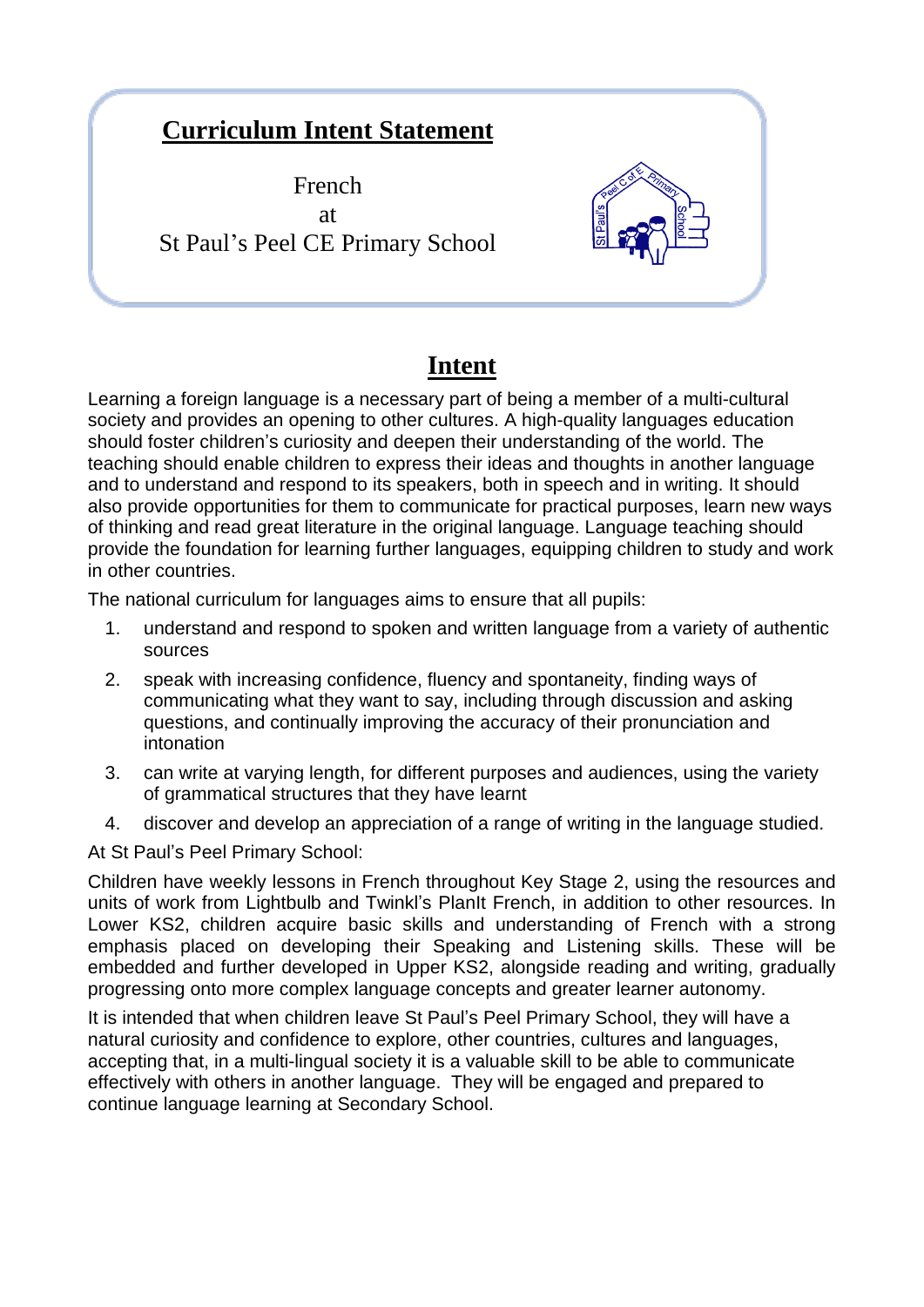## **Implement**

In line with the National Curriculum for MFL, pupils at St Paul's Peel Primary School are taught to**:**

- 1. listen attentively to spoken language and show understanding by joining in and responding
- 2. explore the patterns and sounds of language through songs and rhymes and link the spelling, sound and meaning of words
- 3. engage in conversations; ask and answer questions; express opinions and respond to those of others; seek clarification and help
- 4. speak in sentences, using familiar vocabulary, phrases and basic language structures
- 5. develop accurate pronunciation and intonation so that others understand when they are reading aloud or using familiar words and phrases
- 6. present ideas and information orally to a range of audiences
- 7. read carefully and show understanding of words, phrases and simple writing
- 8. appreciate stories, songs, poems and rhymes in the language
- 9. broaden their vocabulary and develop their ability to understand new words that are introduced into familiar written material, including through using a dictionary
- 10. write phrases from memory, and adapt these to create new sentences, to express ideas clear
- 11. describe people, places, things and actions orally and in writing
- 12. understand basic grammar appropriate to the language being studied, including (where relevant): feminine, masculine and neuter forms and the conjugation of highfrequency verbs; key features and patterns of the language; how to apply these, for instance, to build sentences; and how these differ from or are similar to English.

This is done through a weekly French lesson, taught by the class teacher. Classes are taught in year groups from year 3-6 including some split year group classes and are taught on a 2 year rolling programme.

## **Impact**

We measure the impact of our curriculum through the following methods:

- o Observing children speaking and listening in another language.
- o Marking of written work.
- o Images and videos of children completing speaking and listening activities.
- o Interviewing the pupils about their learning (pupil voice).
- o Moderation staff meetings where pupil's work is scrutinised and there is the opportunity for a dialogue between teachers to understand their class's work.
- o Annual reporting of standards across the curriculum to parents.
- o Learning walks.
- o Subject tracking.

The MFL subject leader will continually monitor the impact MFL teaching is having on the children's learning, through work scrutinies, to ensure the progress of knowledge and skills